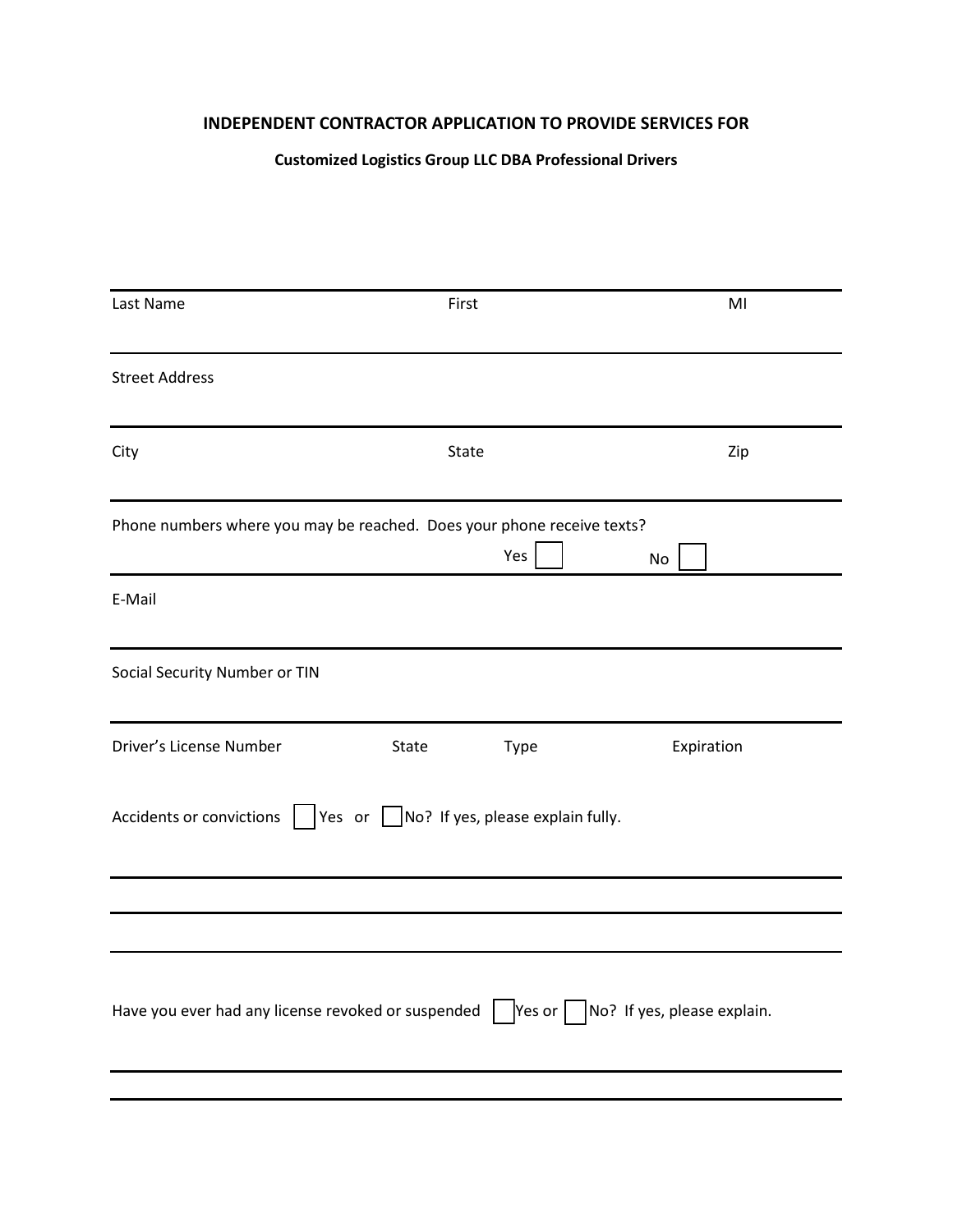| Relationship               | <b>Phone Numbers</b> |      |                                                |
|----------------------------|----------------------|------|------------------------------------------------|
| <b>Employment History:</b> |                      |      |                                                |
| Present                    |                      |      |                                                |
|                            |                      |      |                                                |
|                            |                      |      |                                                |
| Address                    |                      | City | State                                          |
| Supervisor                 | Phone                |      | May we check? $\vert \ \vert$<br>Yes or<br>No? |
| Previous Employers:        |                      |      |                                                |
|                            |                      |      |                                                |
| <b>Address</b>             |                      | City | State                                          |
| Supervisor                 | Phone                |      | May we check? $ $ Yes or $ $<br>No?            |
| Position                   | From                 |      | To                                             |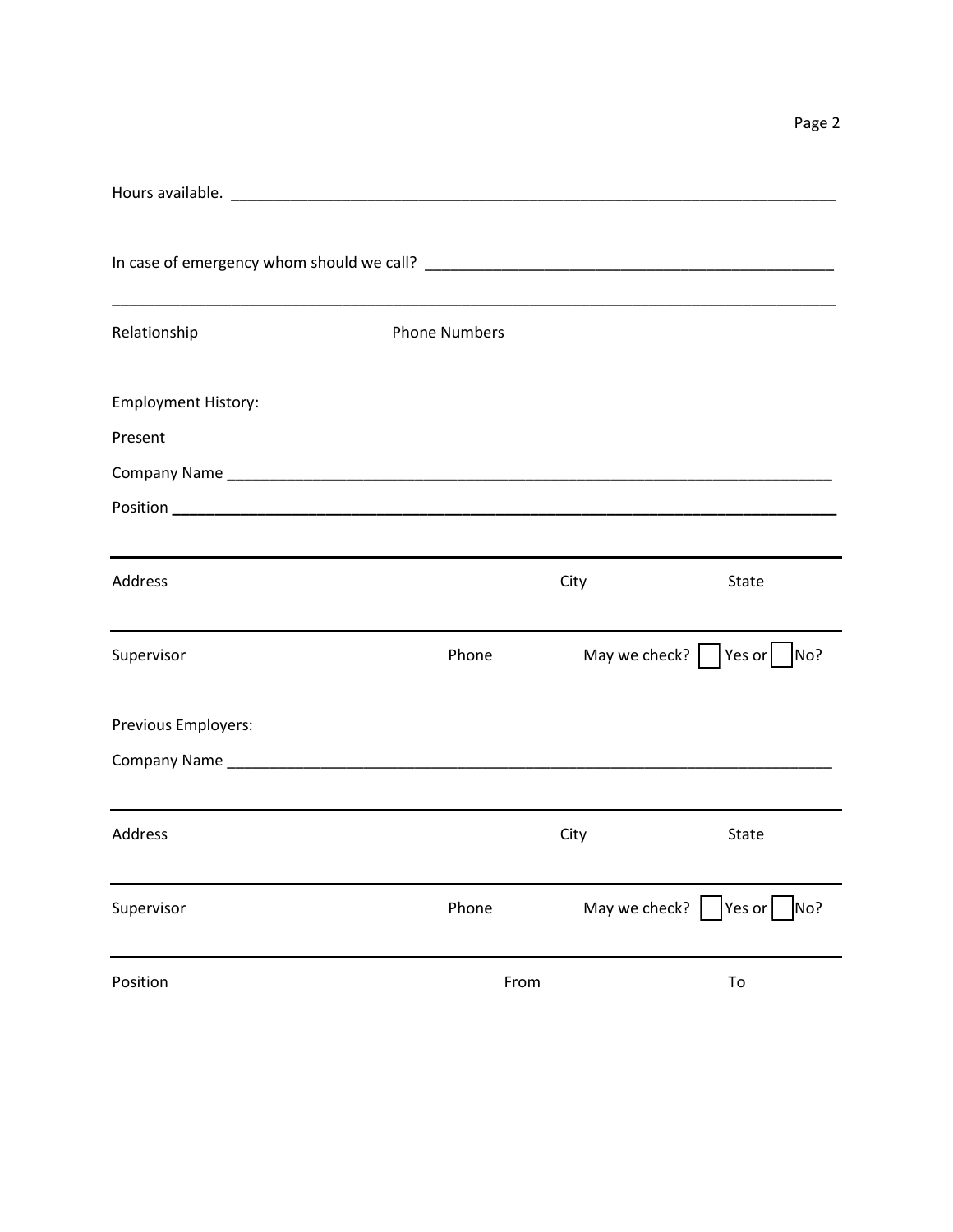Page 3

| Address                                                                          |       | City | State                            |
|----------------------------------------------------------------------------------|-------|------|----------------------------------|
| Supervisor                                                                       | Phone |      | May we check?<br>Yes or<br>No?   |
| Position                                                                         | From  |      | To                               |
|                                                                                  |       |      |                                  |
| Address                                                                          |       | City | State                            |
| Supervisor                                                                       | Phone |      | May we check?<br> Yes or <br>No? |
| Position                                                                         | From  |      | To                               |
| Personal Information:                                                            |       |      |                                  |
| Military Service   Yes or   No? If yes, which branch? __________________________ |       |      | Rank <b>Rank Rank</b>            |
|                                                                                  |       |      |                                  |
| Have you ever been bonded? $\Box$ Yes or $\Box$ No?                              |       |      |                                  |
| Have you ever been convicted of a crime? $\Box$ Yes or $\Box$ No?                |       |      |                                  |
|                                                                                  |       |      |                                  |
|                                                                                  |       |      |                                  |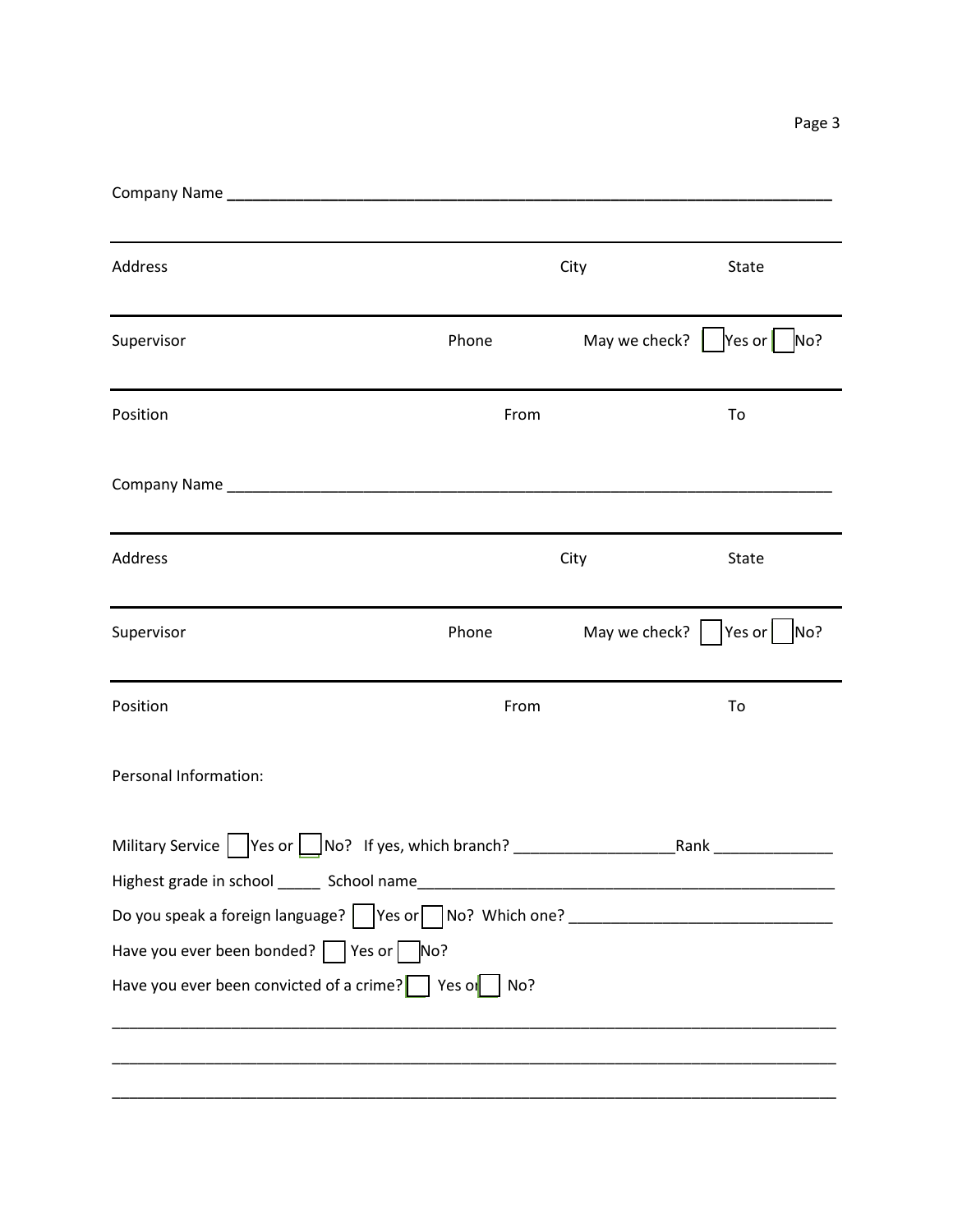Any special skills or talents you would like to tell us about?

Signature Date **Date** 

Professional Drivers is an equal opportunity organization. We consider all contractor applications

\_\_\_\_\_\_\_\_\_\_\_\_\_\_\_\_\_\_\_\_\_\_\_\_\_\_\_\_\_\_\_\_\_\_\_\_\_\_\_\_\_\_\_\_\_\_\_\_\_\_\_\_\_\_\_\_\_\_\_\_\_\_\_\_\_\_\_\_\_\_\_\_\_\_\_\_\_\_\_\_\_\_\_\_\_

\_\_\_\_\_\_\_\_\_\_\_\_\_\_\_\_\_\_\_\_\_\_\_\_\_\_\_\_\_\_\_\_\_\_\_\_\_\_\_\_\_\_\_\_\_\_\_\_\_\_\_\_\_\_\_\_\_\_\_\_\_\_\_\_\_\_\_\_\_\_\_\_\_\_\_\_\_\_\_\_\_\_\_\_\_

\_\_\_\_\_\_\_\_\_\_\_\_\_\_\_\_\_\_\_\_\_\_\_\_\_\_\_\_\_\_\_\_\_\_\_\_\_\_\_\_\_\_\_\_\_\_\_\_\_\_\_\_\_\_\_\_\_\_\_\_\_\_\_\_\_\_\_\_\_\_\_\_\_\_\_\_\_\_\_\_\_\_\_\_\_

\_\_\_\_\_\_\_\_\_\_\_\_\_\_\_\_\_\_\_\_\_\_\_\_\_\_\_\_\_\_\_\_\_\_ \_\_\_\_\_\_\_\_\_\_\_\_\_\_\_\_\_\_\_\_\_\_\_\_\_\_

To render service on their merit without regard to Race, Creed, Color Sex, Age National Origin, or Veteran Status.

If accepted to render service, it is expressly understood the contractor will be responsible for payment of all taxes reporting of tips and having all the proper insurances.